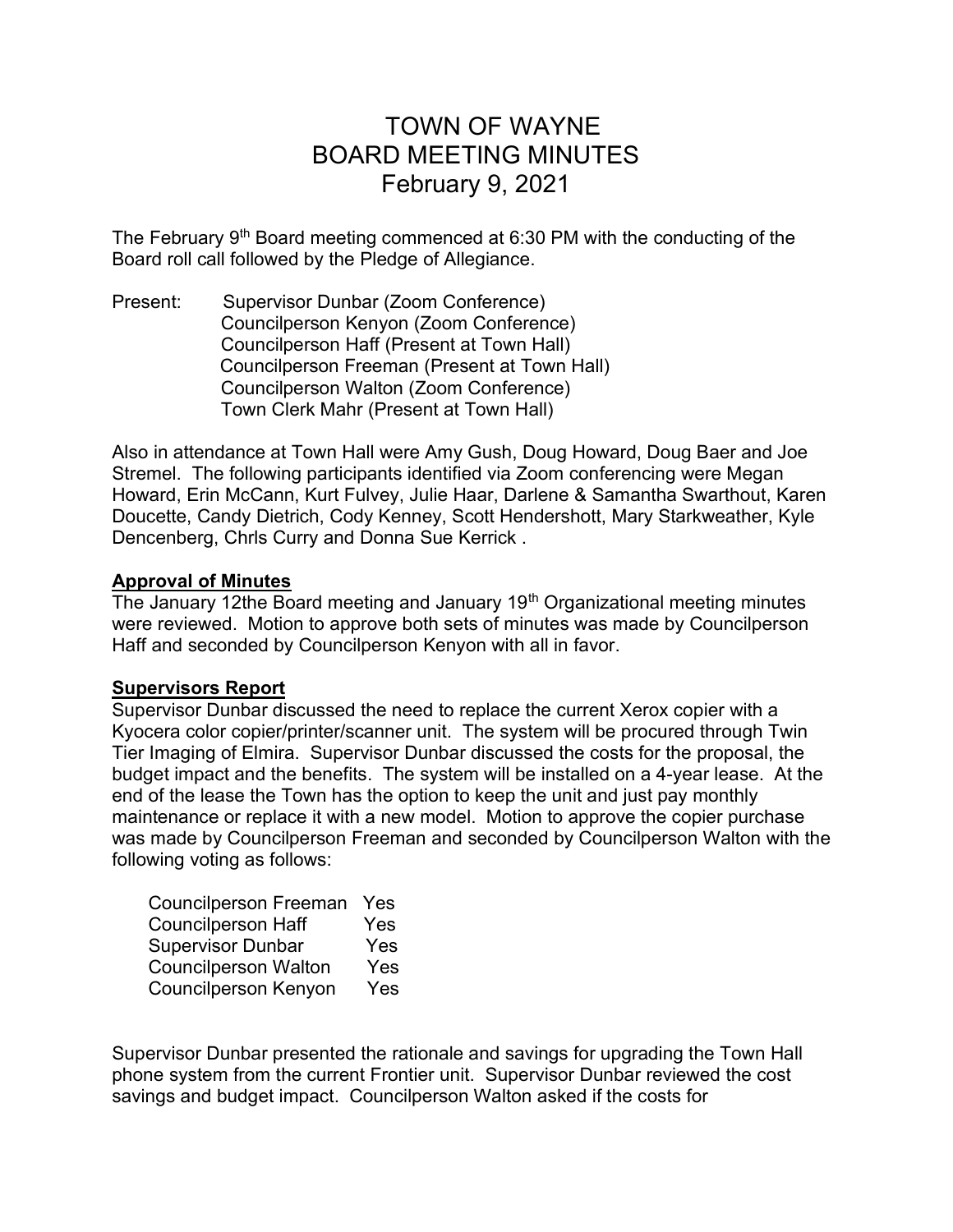implementation and training were in the financial analysis. Supervisor Dunbar said he didn't expect any additional costs. The system support will be through SCT Computing. Councilperson Haff expressed some concern over the savings presented. Clerk Mahr requested if the project could start in April after the tax season versus March as proposed. Motion to approve the new phone system was made by Supervisor Dunbar and seconded by Councilperson Walton with the following voting as follows:

 Councilperson Freeman Yes Councilperson Haff Yes Supervisor Dunbar Yes Councilperson Walton Yes Councilperson Kenyon Yes

Supervisor Dunbar presented the following budget modification resolution for the Highway Fund:

### From:

DA1990.4 Contingency \$21,000

## To:

DA9060.8 Employee Benefits Hospital & Medical \$21,000

Motion made to approve the budget modification was made by Supervisor Dunbar and seconded by Councilperson Kenyon with the following voting as follows:

| <b>Councilperson Freeman</b> | Yes |
|------------------------------|-----|
| <b>Councilperson Haff</b>    | Yes |
| <b>Supervisor Dunbar</b>     | Yes |
| <b>Councilperson Walton</b>  | Yes |
| <b>Councilperson Kenyon</b>  | Yes |

Supervisor Dunbar stated that the Highway Union contract has been ratified. Back pay, a \$2,500 payment and a \$200 clothing allowance will be included in Payroll #3. Supervisor reviewed the requirement for a Trust & Agency voucher to address health care expenses. Councilperson Freeman asked what budget year did the clothing allowance expense cover. Supervisor Dunbar said 2021.

Supervisor Dunbar discussed the issues with the check scanning system with Five Star. The application is being reimplemented.

Supervisor Dunbar discussed the potential implementation of Williamson Law's cloudbased product for Accounting and Payroll applications.

Supervisor Dunbar is currently negotiating outsourcing the Town's municipal payroll service through Williamson Law. This would be for all Town employees.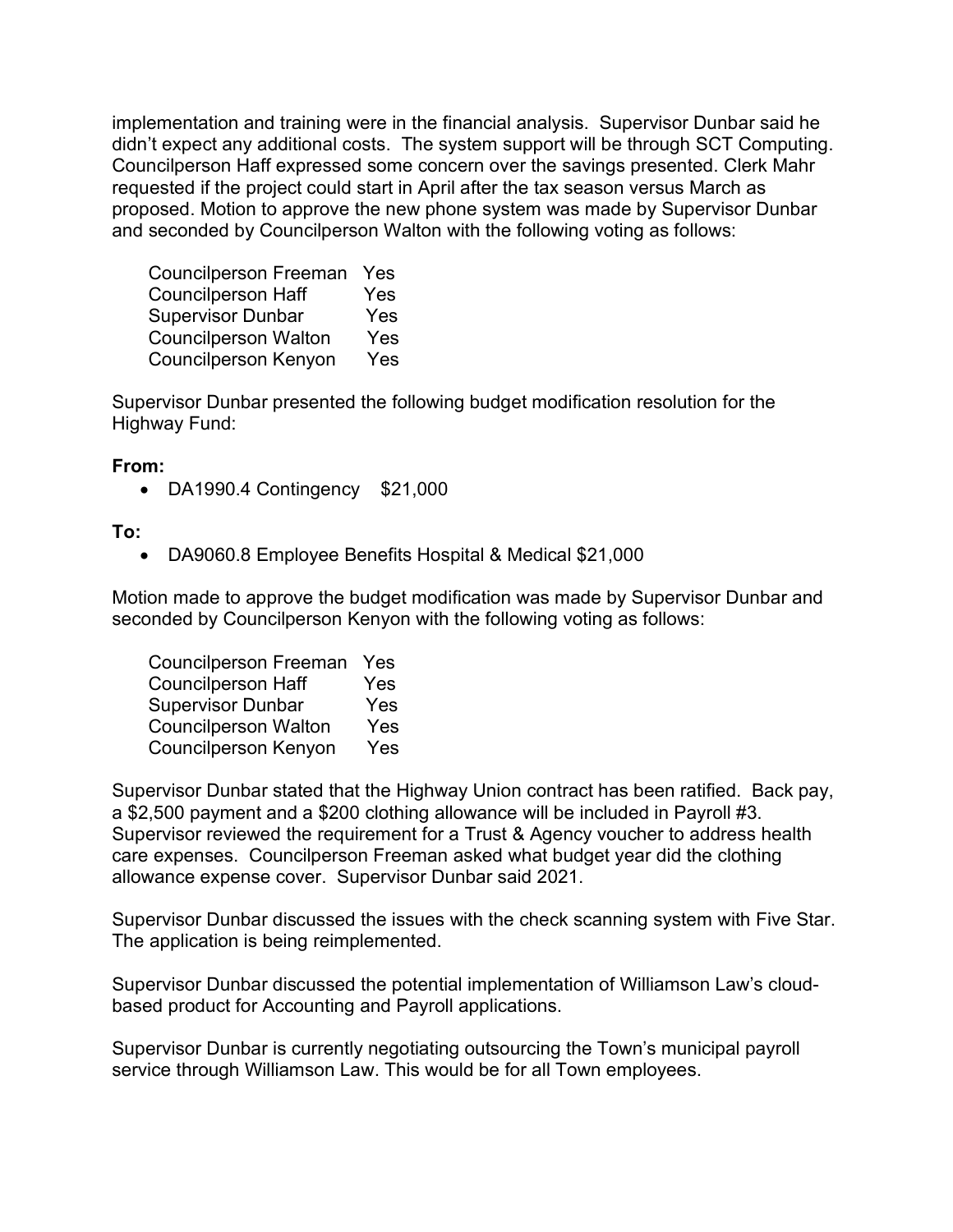The Supervisor Report was reviewed. Supervisor Dunbar indicated the cash totals do not have the tax monies in them as of yet. There was no motion to approve the report.

Supervisor Dunbar reviewed his conversation with GBT Reality regarding the possibility of building a Dollar General on State Route 54 in the Town. Supervisor Dunbar sited the Town's LUR restrictions would limit the builder to apply for a Use variance from the State which is extremely difficult to get approved.

Supervisor Dunbar provided an update on the Greene LUR issue. After extensive attorney discussions it was determined that there is loophole in the law that enables that the Highway Superintendent can use their discretion in establishing a Road Use Agreement for land owner requests that take place in the Town right of way.

## Clerks Report

The Clerk's monthly report for December was re-presented for approval due to an error in the calculation of the DEC line item. Motion to approve the revised December Clerk's report was made by Councilperson Kenyon and seconded by Councilperson Freeman with all in favor. Clerk Mahr also reviewed how this change impacted the 2020 annual report. The January Clerk's Report was reviewed with minimal discussion. Motion to approve the report was made by Councilperson Haff and seconded by Councilperson Kenyon with all in favor.

Abstract 2 Vouchers submitted were broken down by:

| • General Account | Vouchers 14 - 31 |               | \$230,123.31 |
|-------------------|------------------|---------------|--------------|
| • Highway Account | Vouchers 7 - 17  |               | \$16,495.24  |
| • Keuka Lighting  | Voucher 14       | $\mathcal{S}$ | 90.65        |
| • Trust & Agency  | Voucher 1        |               | \$2,155.84   |

Clerk Mahr stated the General Account vouchers included the payment to the Wayne Fire District for the portion of their budget funded by the 2021 property taxes collected. A motion to approve Abstract 2 vouchers was made by Councilperson Freeman and seconded by Councilperson Haff with all in favor.

## 2021 Taxes

Clerk Mahr reviewed the 2021 Property tax collection figures as of January 30, 2021. \$1,715,513 have been collected and \$981,501 taxes are outstanding. The Wayne Fire Department and the Keuka Lighting district funds have been paid out of the tax account. Clerk Mahr stated that Steuben County is currently reviewing a State initiated order that would waive late fees on taxes. Clerk Mahr also state there is enough monies collected to pay the General and Highway funds once Supervisor Dunbar requests it.

#### Justice Report

The monthly report was presented with no discussion.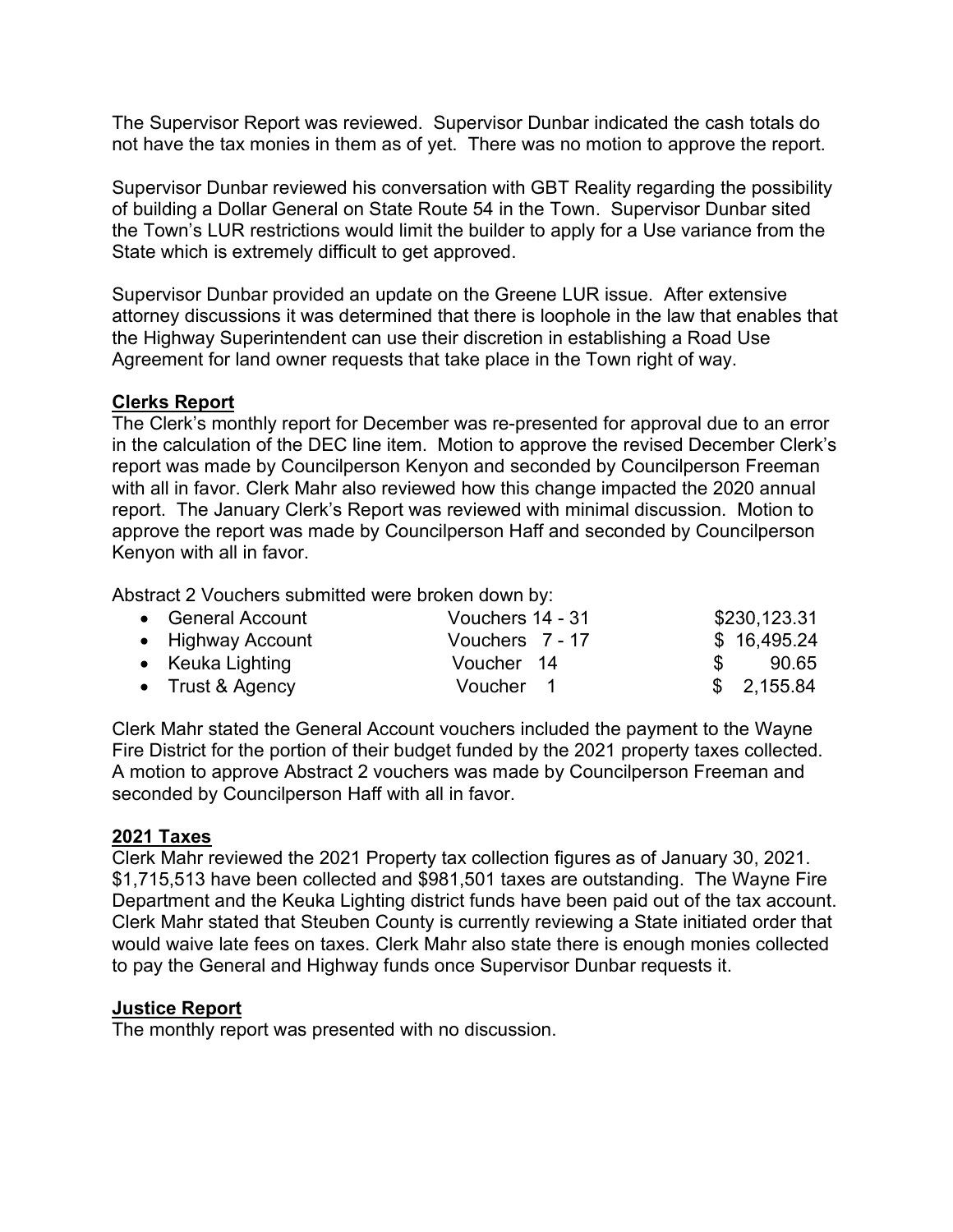## Assessor Report

Assessor Oliver stated that he is working with Steuben County on the Cell Tower tax impact.

## Highway Superintendent

Superintendent Howard reported that 567 gallons of fuel was used in November. Sanding and plowing of Town roads is in full swing. There have been numerous part replacements to the plowing equipment. A driveway pipe was reinstalled on Way Mandalay. March 18<sup>th</sup> is the date Highway should receive 80 percent of its 2020 CHIPS reimbursement. The other 20 percent will be after State gets its budget approved. The tractor that was not upgraded in 2020 is under repair. It is leaking oil and needs new brakes. Superintendent Howard is getting pricing on a new rear mower for the unit.

Councilperson Kenyon asked about status of Coryell Road. Superintendent Howard stated the Town will be getting assistance from the County to work on Coryell Road in the Spring.

Councilperson Haff asked for more clarification on the Road Use Agreement solution Supervisor Dunbar addressed. Superintendent Howard stated he will be ensuring that there is no impact on the integrity of the road and that he and Code Enforcement Officer Harrop will be monitoring the Greene project.

# Code Enforcement Officer

The monthly code enforcement was reviewed with no discussion. The zoning board and planning board minutes were reviewed with no discussion.

# Watershed

The monthly watershed report was presented with no discussion.

## Dog Control Officer

The monthly dog license report was reviewed with no discussion. DCO Howard discussed how Lost Dog of the Finger Lakes assisted in finding a dog that was missing for 12 days.

# History

A history department update was provided with no discussion.

## Web Statistics

Report reviewed with no discussion.

## Executive Session

At 7:33 Councilperson Kenyon made a motion to go into Executive session to discuss personnel reviews and the Organizational Meeting advertisement responses. The motion was seconded by Councilperson Haff with all in favor. At 8:05 Councilperson Freeman made a motion that the Board come out of Executive session. Councilperson Haff seconded the motion with all in favor. The Board came out of Executive session